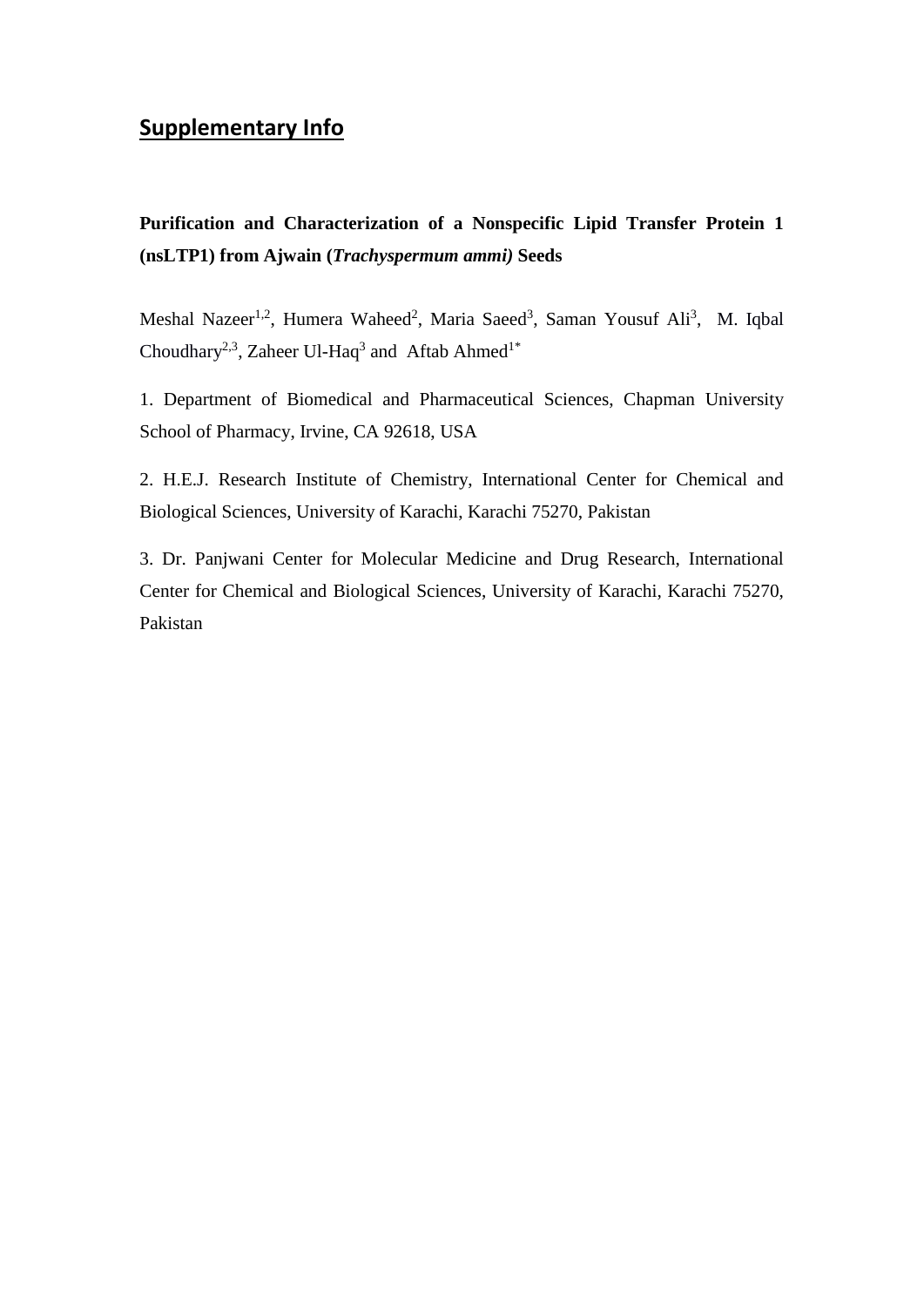**Table S1:** Top-ranked template sequences obtained by BLASTp results.

| <b>Rankin</b> | <b>PDB ID</b> | <b>Total</b> | Query    | <b>Max. Identity</b> | <b>Positives</b> | e-Value  |
|---------------|---------------|--------------|----------|----------------------|------------------|----------|
| $g$ No.       |               | <b>Score</b> | coverage | $(\%)$               | $(\%)$           |          |
| 1.            | 5TVI_V        | 98.6         | 100      | 52                   | 64.84            | 2.45E-28 |
| 2.            | 2MAL          |              |          |                      |                  |          |
|               | A             | 65.9         | 100      | 41                   | 52.75            | 1.90E-15 |
| 3.            | 5LQV_A        | 64.3         | 98       | 40                   | 52.22            | 7.68E-15 |
| 4.            | 2ALG_A        | 63.2         | 98       | 37                   | 53.85            | 2.35E-14 |
| 5.            | 1BWO          |              |          |                      |                  |          |
|               | A             | 60.1         | 98       | 35                   | 54.95            | 3.82E-13 |
| 6.            | 4XUW          |              |          |                      |                  |          |
|               | A             | 58.9         | 100      | 38                   | 51.09            | 1.13E-12 |
| 7.            | $1CZ2_A$      | 58.2         | 97       | 34                   | 54.44            | 1.73E-12 |
| 8.            | 1FK0_A        | 56.6         | 100      | 37                   | 54.84            | 7.54E-12 |
| 9.            | 1UVA          |              |          |                      |                  |          |
|               | A             | 56.6         | 98       | 36                   | 53.85            | 8.02E-12 |
| 10.           | $2N81_A$      | 53.9         | 100      | 37                   | 50.54            | 1.10E-10 |
| 11.           | 1SIY A        | 53.1         | 98       | 37                   | 50.55            | 2.05E-10 |
| 12.           | $1$ MID_A     | 50.1         | 98       | 31                   | 50.55            | 3.24E-09 |
| 13.           | 1T12 A        | 47.4         | 100      | 36                   | 50               | 2.78E-08 |

**Figure S1:** Multiple Sequence Alignment of the Top-ranked BLASTp Search Sequence

templates.